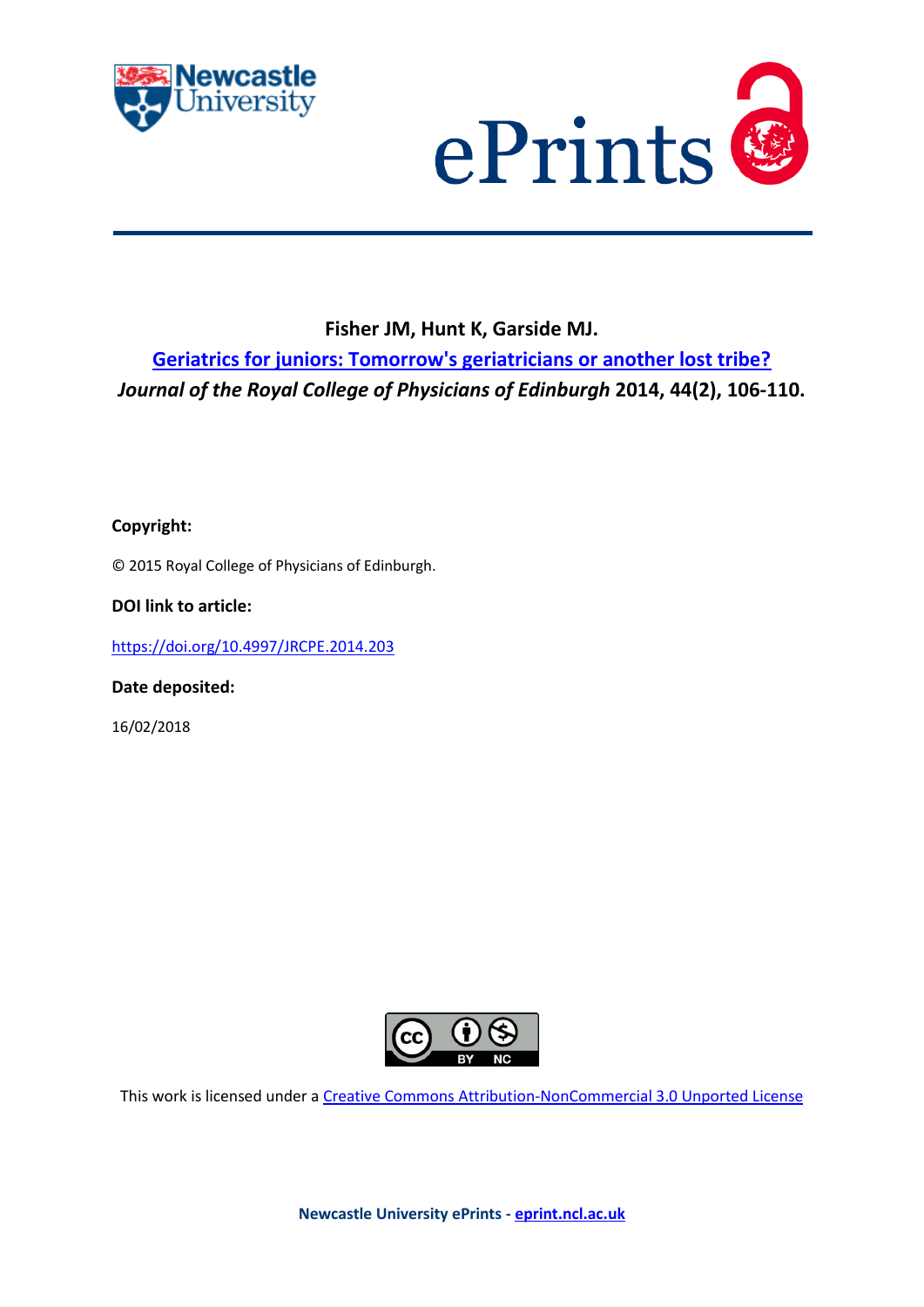# Geriatrics for juniors: tomorrow's geriatricians or another lost tribe?

## <sup>1</sup>JM Fisher, <sup>2</sup>K Hunt, <sup>3</sup>MJ Garside

*1 St5, Geriatric and General Internal Medicine, Northumbria Healthcare NHS Foundation Trust, Ashington; 2 Consultant in Geriatric and General Internal Medicine, Newcastle upon Tyne Hospitals NHS Foundation Trust; 3 St6, Geriatric and General Internal Medicine, Newcastle upon Tyne Hospitals NHS Foundation Trust, Newcastle upon Tyne, UK*

## **ABSTRACT**

**Background:** To meet the needs of the ageing population, more geriatric medicine doctors are required. We aimed to determine: (i) career preferences of junior doctors with an interest in geriatric medicine, (ii) factors influencing the likelihood of junior doctors undertaking a career in geriatric medicine and (iii) whether a geriatric medicine conference for junior doctors influenced their views on the specialty and their likelihood of choosing it as a career option.

**Methods:** All delegates who registered to attend the 'Geriatrics for Juniors' conference (G4J) were invited to complete both a pre- and post-conference survey online. Delegates' free-text responses were subjected to thematic analysis. Differences between paired ordinal data from pre- and post-conference surveys were determined using the Wilcoxon signed rank test.

**Results:** A total of 108 delegates attended G4J. Pre- and post-conference survey response rates were 67% and 51% respectively. Commonly reported deterrents to a career in geriatric medicine included 'being the medical registrar' (27.1% of respondents) and 'second-class specialty' (20.6%). There was a statistically significant difference between pre- and post-conference responses, with a tendency towards less agreement with the statement 'the prospect of being the medical registrar puts me off applying for higher specialty training in geriatric medicine' (Z=-2.512; p=0.012).

**Conclusions:** The perceived unattractive nature of the medical registrar role may deter some junior doctors from a career in geriatric medicine. A lack of clarity regarding the nature of the specialty still exists. Targeted educational interventions, such as G4J, may positively influence junior doctors' perceptions of the specialty and the role of the medical registrar.

**KEYWORDS** geriatric medicine, medical registrar, workforce planning

**DECLARATION OF INTERESTS** No conflict of interest declared.

## **INTRODUCTION**

The population of the UK is ageing, with the proportion of people over 65 years of age projected to rise from 17% in 2010 to 23% in 2035.<sup>1</sup> In 2011, the Royal College of Physicians (RCP) suggested that in order to meet the needs of the elderly population, a ratio of one consultant geriatrician per 50,000 population was required;<sup>2</sup> however, in many regions of the UK this was not being achieved. While there has been an expansion in the numbers of both consultant and trainee geriatricians, recent work has shown that increasing numbers of training posts are unfilled,<sup>3</sup> raising concerns that the future UK health service may not be adequately staffed to cope with the ageing population. The importance of ensuring that doctors are better equipped to care for an ageing population has been highlighted in a number of recent high-profile policy documents, including the *Shape of*  Training Report<sup>4</sup> and the Francis Report.<sup>5</sup>

A number of factors have previously been identified that may be adversely affecting recruitment to specialty training in geriatric medicine. First, serial survey work

#### *Correspondence to JM Fisher*

*Northumbria Healthcare NHS Foundation Trust Wansbeck General Hospital Woodhorn Lane Ashington NE63 9JJ, UK*

*e-mail james@aeme.org.uk*

has demonstrated that while there has been an increase in the number of UK medical schools teaching and assessing geriatric medicine, a comparatively small amount of time is allocated to teaching on ageing.<sup>6,7</sup> Second, evidence exists suggesting that some students have negative attitudes towards older people<sup>8</sup> and perceive the specialty to lack prestige.<sup>9</sup> Recent work by Ni Chroinin et al.<sup>10</sup> examined the career preferences of a cohort of medical students in the final 18 months of their degree. While 31% of respondents suggested that they were open to considering a career in geriatric medicine, only 1% of respondents named geriatric medicine as their preferred specialty. Third, a recent RCP report on the role of the medical registrar cited the nature of this post as a potential deterrent to applicants undertaking a career in general internal medicine.<sup>11</sup> The work-life balance as a medical registrar was also repeatedly cited as a deterring feature in a survey of foundation year two doctors.12 Serial surveys of graduates demonstrated that medical hospital specialties have declined in popularity between 2002 and 2008.13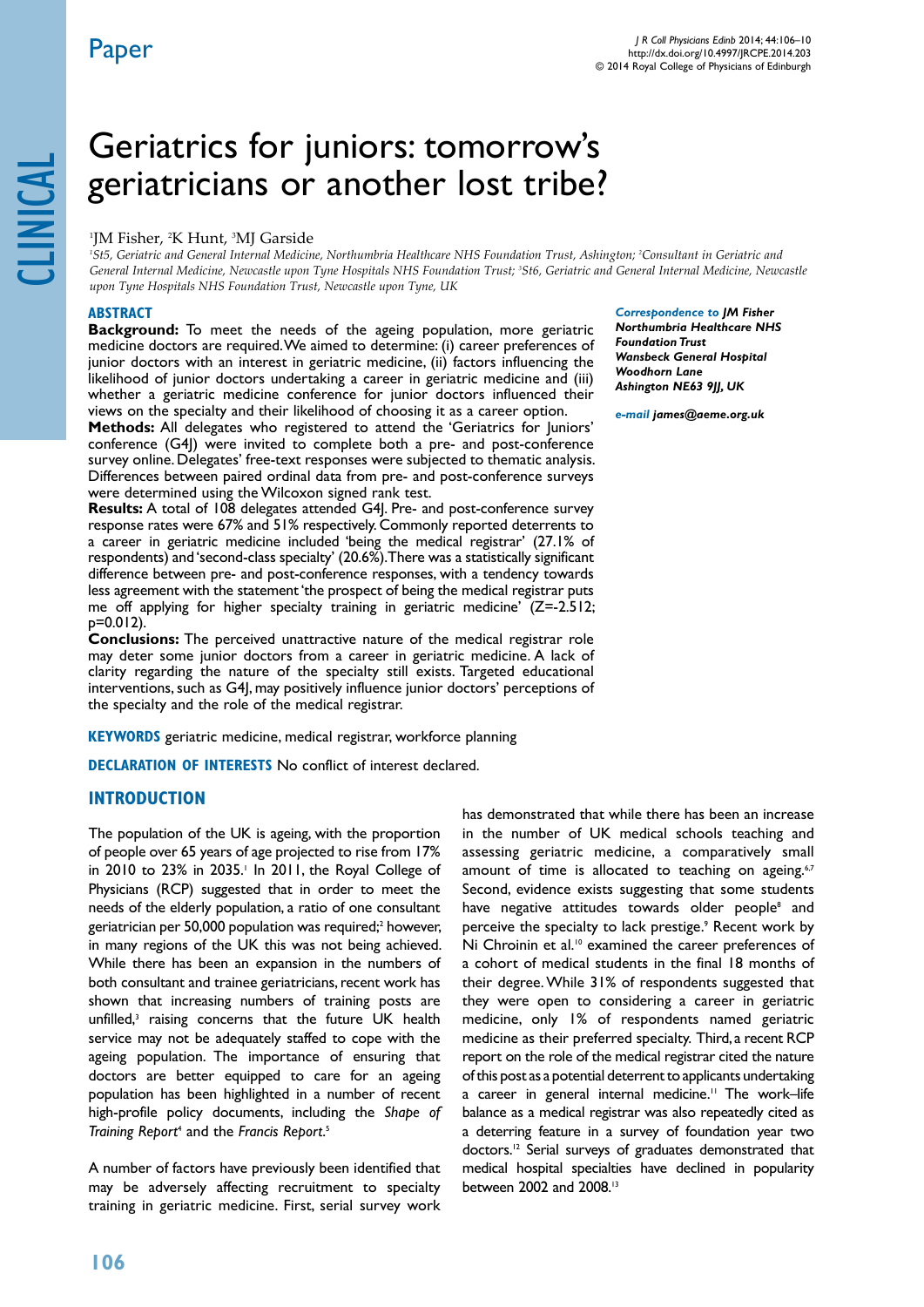We aimed to determine: (i) career preferences of junior doctors who have expressed an interest in geriatric medicine, (ii) factors influencing the likelihood of junior doctors undertaking a career in geriatric medicine and (iii) whether a geriatric medicine conference, designed specifically for junior doctors, influenced their views on the specialty and their likelihood of choosing it as a career option.

## **METHODS**

The Association for Elderly Medicine Education, a nonprofit organisation set up by three geriatric medicine trainees in the north east of England, held its inaugural conference, 'Geriatrics for Juniors' (G4J) in September 2013. The aims of G4J were to attract junior doctors to the specialty of geriatric medicine and to provide practical advice that junior doctors could apply to the care of elderly patients.

Advertised nationally via deanery mailing lists and social media, the conference included lectures on the majority of geriatric medicine sub-specialties, predominantly delivered by geriatric medicine consultants. The programme also included sessions that focused on the practicalities of a career in the specialty: applying to a training programme (delivered by the regional training programme director for geriatric medicine) and worklife balance (delivered by the regional head of school of medicine). Slides from all of the presentations at G4J are available at http://aeme.org.uk/g4j-2013-slides. To directly address the role of the medical registrar, a question and answer session was organised that allowed delegates to ask a panel of three current registrars about their experiences in the role of the medical registrar.

All delegates who registered to attend G4J received an email link to a pre-conference survey, which was completed online. The content of this survey is available at https://www.surveymonkey.com/s/g4j. After the conference, a second survey was sent to all delegates, again via email. The link for the survey was sent one week after the conference and was available online for a sixweek period. The content of this survey is available at https://www.surveymonkey.com/s/g4j\_postconference.

Ethical approval for this research was sought. Newcastle and North Tyneside Research Ethics Committee stated that this project did not require review by an NHS Research Ethics Committee.

## *Survey content*

In the pre- and post-conference surveys delegates were asked to indicate, using a ten-point Likert scale (1=extremely unlikely; 10=extremely likely), how likely it was that they would apply for higher specialty training in geriatric medicine. In both the pre- and post-conference surveys delegates were also asked to indicate, using a

five-point Likert scale, their level of agreement with the following statements:

- The prospect of being the medical registrar puts me off applying for higher specialty training in geriatric medicine.
- A geriatric medicine consultant has a wide variety of career options open to him/her.

Delegates were also asked to provide free-text comments to the following questions:

- If you were to decide against a career in geriatric medicine, what career option/specialty would you most likely apply for?
- What do you think puts people off doing geriatric medicine as a specialty?

In the post-conference survey, delegates were asked to indicate, using a five-point Likert scale, their level of agreement with the following statements:

- • Since attending the conference I have applied knowledge acquired at G4J to my clinical practice.
- Since attending G4J, I feel more confident that I am able to provide safe and effective care to elderly patients.

Delegates were also asked whether their views on geriatric medicine had changed since the conference. If their views had changed, delegates were prompted to expand on this via free-text comments.

## *Analysis*

Differences between paired ordinal data derived from pre- and post-conference surveys were determined using the Wilcoxon signed-rank test. The Mann-Whitney U-test was used to assess for differences between groups' responses to questions producing ordinal data. A p value of <0.05 was considered significant. Significance values are reported to 3 decimal places. For qualitative analysis, thematic analysis (by JMF) was used to generate codes that described the content of the free-text data arising from the surveys. A second researcher (MJG) with experience in qualitative research, also performed this process. This researcher was provided with the transcript of participants' comments but was blinded with regards to the first coding framework produced. Subsequently the researchers met to compare analyses and reach a consensus on the most appropriate themes and codes to describe the data captured.

## **RESULTS**

#### *Response rate*

Altogether, 180 people registered to attend G4J, of whom 108 actually attended on the day. Sixty-two per cent (107/180) completed the pre-conference survey, 72 of whom subsequently attended G4J. A total of 55 out of the 107 delegates who attended the conference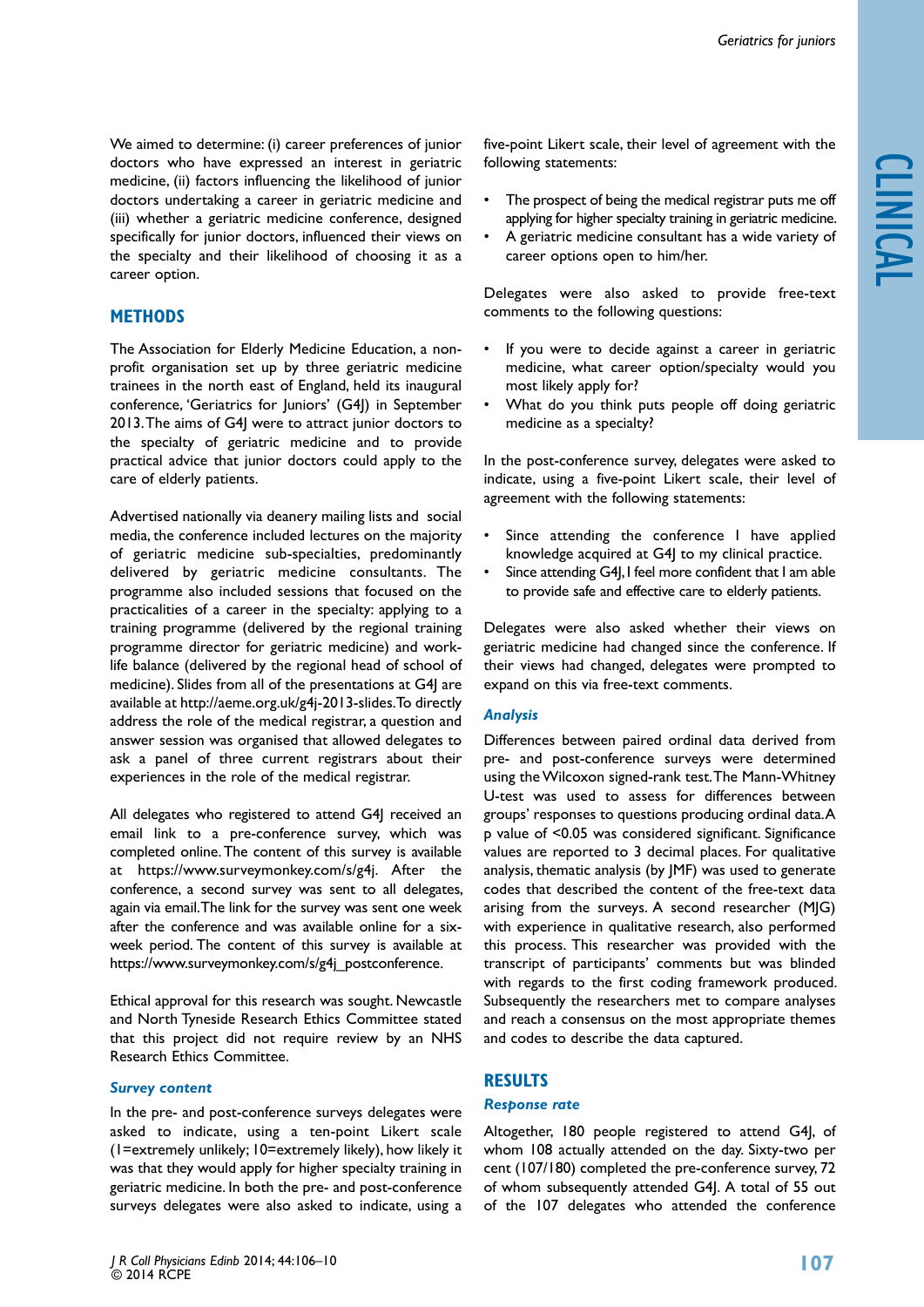| <b>TABLE I</b> Factors that deter people from doing geriatric |  |  |
|---------------------------------------------------------------|--|--|
| medicine: thematic analysis                                   |  |  |

| Theme                                                                            | % of respondents |
|----------------------------------------------------------------------------------|------------------|
| Being the Med Reg/GIM on calls                                                   | 27.1             |
| Social issues                                                                    | 22.4             |
| Second-class specialty (too general/<br>lack of prestige/'not a real specialty') | 20.6             |
| Therapeutic nilhism                                                              | 19.6             |
| Dealing with cognitively impaired patients                                       | 11.2             |
| Workload/work–life balance                                                       | 11.2             |
| Complexity                                                                       | 10.3             |
| Lack of procedures                                                               | 7.5              |
| Lack of intellectual stimulation                                                 | 4.7              |
| Lack of positive training experiences<br>in geriatrics                           | 3.7              |
| Lack of opportunity for private practice                                         | $\overline{1.9}$ |
| Lack of research opportunities                                                   | 0.9              |
| Lack of evidence-based medicine                                                  | 0.9              |

completed the post-conference survey. The pre- and post-conference survey response rates for attending delegates were 67% and 51% respectively. In total, 45 people attended the conference and completed both pre- and post-conference surveys.

## *Delegate demographics*

Of the 108 delegates, 84 (77.8%) were female. The majority of delegates were either foundation doctors (48.6%) or core medical trainees (36.7%). The remaining delegates included medical students (0.9%), nurses (1.8%) and specialty trainees (1.8%).

#### *Pre-conference results*

#### *What specialty would you do instead of geriatrics?*

The three most commonly selected alternative career paths were general practice, acute medicine and palliative care (chosen by 23%, 16.8% and 12% of respondents respectively).

## *What factors put people off doing geriatric medicine as a specialty?*

Themes arising from a thematic analysis of delegates' free-text responses are displayed in Table 1. The three most commonly arising themes were 'being the medical registrar/general internal medical (GIM) on calls' (27.1%), 'social issues' (22.4%) and 'second-class specialty' (20.6%).

## *Comparison of responses pre- and post-conference*

## *'The prospect of being the medical registrar puts me off applying for higher specialty training in geriatric medicine'*

Comparison of responses to the pre-conference survey between those attending and those not attending the conference revealed no significant difference between the groups (p=0.069). Pre-post analysis of responses to this question was restricted to those delegates who



**FIGURE 1** Responses to 'The prospect of being the medical registrar puts me off applying for geriatric medicine'.

attended the conference and provided paired survey responses. Before the conference, 52.2% of respondents agreed that the prospect of being the medical registrar put them off applying for higher specialty training in geriatric medicine; 27.5% disagreed. After the conference, 36.4% of respondents agreed with the statement and 39.8% disagreed (Figure 1). There was a statistically significant difference between responses pre- and postconference  $(Z=-2.512; p=0.012)$ , with a tendency towards less agreement with the statement.

In terms of gender, men appeared to be less likely than women to indicate that being the medical registrar put them off applying to geriatric medicine (mean pre response=2.56 vs. 3.55), but the small numbers of males who completed both pre- and post-conference surveys precluded any meaningful statistical analysis.

## *'A geriatric medicine consultant has a wide variety of career options open to him/her'*

Pre-post analysis of responses to this question was restricted to those delegates who attended the conference. Before the conference, 82.6% agreed that geriatrics provided a varied career choice; 5.8% disagreed. After G4J, 92.6% agreed with this statement, with no person disagreeing. Analysis of paired data revealed a statistically significant difference in survey responses, with a shift towards greater agreement with this statement in the post-conference survey (Z=–2.854; p=0.004).

## *'How likely are you to undertake higher specialty training in geriatric medicine?'*

For this question pre-post analysis of responses was restricted to those delegates who attended the conference. In the pre-conference survey, the mean response to this question was 7.32 (SD=2.2). Postconference, the mean response to this question was 7.56 (SD=2.2). There was no significant difference between scores in pre- and post-conference surveys  $(Z=-1.392; p=0.164)$ . There was no statistically significant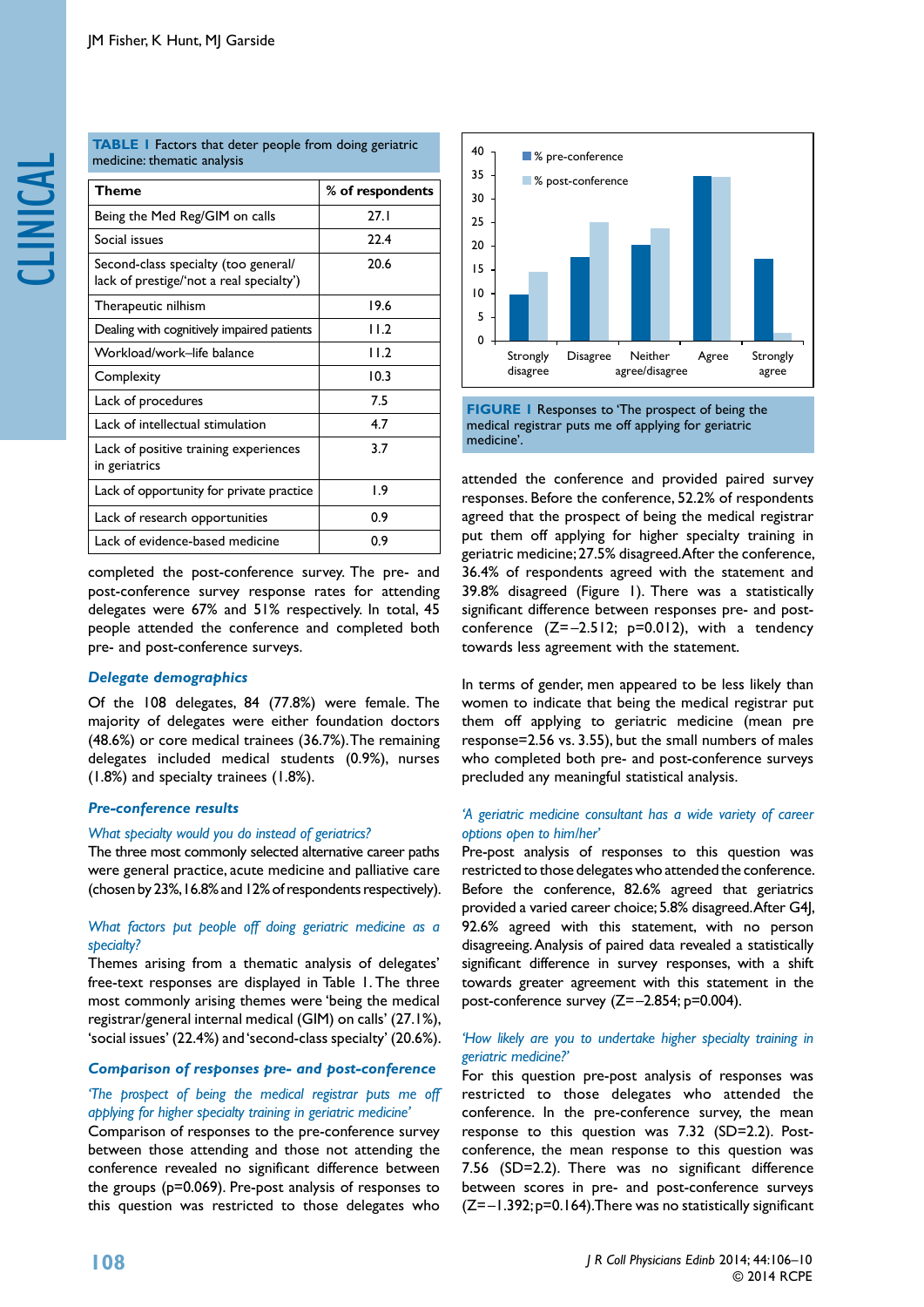clinical

difference in the likelihood of undertaking a career in geriatrics between males and females.

#### *Post-conference feedback*

#### *'Did your views on geriatric medicine change post G4J?'*

Of the 55 respondents, 33 to the post-conference survey felt that their views on geriatric medicine had changed following the conference; free-text responses were provided by 28 of these respondents. Thematic analysis of free-text feedback provided by respondents revealed four main themes: 15 respondents reported that since the conference they had a greater appreciation of the variety of sub-specialties in geriatric medicine. Nine respondents reported that they now considered the specialty to be a more viable career option. Three respondents noted they were now more interested in the specialty. One respondent wrote that she had gained an appreciation that geriatric medicine is a specialty in its own right.

#### *General feedback*

With regards to the conference, 77% of survey respondents agreed that they had applied knowledge acquired at G4| to their clinical practice, with only 6.6% disagreeing. A total of 98.4% agreed that they would be interested in attending future geriatric medicine educational events, while 73.8% agreed that since the conference they felt more confident in their ability to provide safe and effective care to elderly patients, with only 1.6% disagreeing.

#### **DISCUSSION**

Our data provide a unique insight into the career preferences of a cohort of UK junior doctors who have expressed an interest in geriatric medicine, along with their perceptions of the specialty. It supports the suggestion that many junior doctors with an interest in geriatric medicine are deterred from exploring a career in the specialty due to concerns regarding the prospect of being the medical registrar. This work demonstrates that a targeted intervention to address junior doctors' concerns regarding the medical registrar role can positively influence their opinions. Conclusions regarding the duration of this effect cannot be made and it is therefore uncertain whether this will ultimately translate into delegates applying for geriatric medicine training posts.

The fact that 20% of delegates who completed the preconference survey intimated that geriatric medicine was a 'second-class' specialty or that a geriatrician was not a specialist is concerning. Recent survey data has suggested a gap in the general public's knowledge of what a geriatrician does,<sup>14</sup> but seeing such beliefs in a cohort of doctors who have expressed an interest in the specialty is surprising. Similarly, the relatively high occurrence of themes of frustration with social issues, therapeutic nihilism and unwillingness to deal with cognitive

impairment is concerning. These themes may in part be explained by the limited time allocated to specific teaching on geriatric medicine in UK medical schools.7 As Gordon et al.<sup>7</sup> stressed, simply being 'around' old people does not guarantee learning and understanding of core geriatric topics such as frailty, cognitive impairment or comprehensive geriatric assessment.

More than a quarter of survey respondents cited being the medical registrar and GIM on calls as a deterrent to a career in geriatric medicine. Ten per cent of survey respondents reported that perceived high workload and poor work–life balance put them off. These findings are consistent with a recent survey of foundation year two doctors, where the work–life balance of a medical registrar was cited by many as a deterrent to exploring a career in specialties that include general hospital medicine.<sup>11</sup> Similarly, a 2006 survey of UK geriatric medicine trainees found that 28 (10.1%) had regrets about becoming a geriatrician; more than half of them cited general internal/acute medicine as the reason for their regret.<sup>14</sup>

It is interesting to note that the most common reasons reported in our survey that deter people from doing geriatric medicine do not appear in the most common deterrents reported by undergraduates in the work by Ni Chroinin et al.<sup>10</sup> It is likely that medical students have a relative lack of insight into the realities and practical aspects of hospital-based clinical medicine, in particular the role of the medical registrar and that these perceptions develop once they start working as junior doctors. The negative perceptions associated with the role of the medical registrar, and their detrimental effect on recruitment, were acknowledged in the *Shape of*  Training Report<sup>4</sup> and by the RCP.<sup>11</sup> To ensure that an adequately staffed medical workforce is maintained, it is vitally important that these perceptions are addressed.

Regarding 'what factors put people off doing geriatric medicine as a specialty', we acknowledge that the phrasing of this question is such that some responses may reflect what respondents feel might be off-putting to trainees in general, as opposed to themselves. We believe that the answers provided are still enlightening as they are likely to reflect genuine 'grass roots' views on the specialty held by junior doctors. The generalisability of this work is limited by the fact that our survey population was a self-selecting group of junior doctors who had paid to attend an event about geriatric medicine. This cohort can therefore be expected to have a higher than average level of enthusiasm or interest in the specialty. Furthermore, the slightly lower response rate to the post-conference survey compared with the pre-conference survey has the potential to bias results towards those with more interest, since this group is perhaps more likely to respond to such a survey.